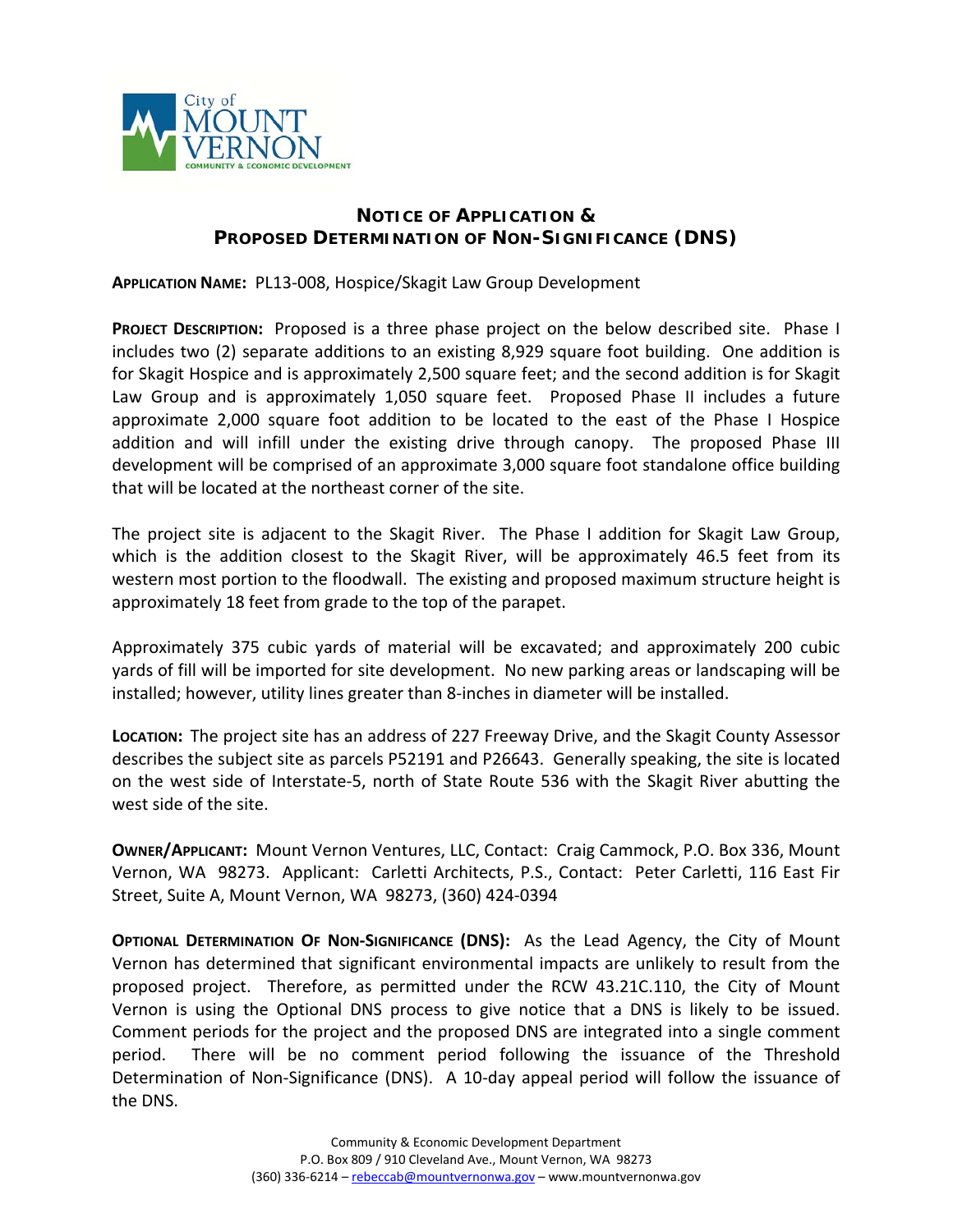| <b>PERMIT APPLICATION DATE:</b>                                              | January 28, 2013                                                                                                                                                                                                                                                                                     |
|------------------------------------------------------------------------------|------------------------------------------------------------------------------------------------------------------------------------------------------------------------------------------------------------------------------------------------------------------------------------------------------|
| <b>NOTICE OF COMPLETE</b><br><b>APPLICATION:</b>                             | February 4, 2013                                                                                                                                                                                                                                                                                     |
| PERMITS/REVIEW REQUESTED:                                                    | State Environmental Policy Act (SEPA) review, Fill &<br>Permit,<br>Building Permit,<br>Grade<br>Floodplain<br>Development Permit, Critical Area<br>Review,<br>Shoreline Substantial Permit.                                                                                                          |
| <b>OTHER PERMITS THAT MAY</b><br><b>BE REQUIRED:</b>                         | Utility and Right-of-Way Permits from the City of<br>Mount Vernon.                                                                                                                                                                                                                                   |
| <b>APPLICATION MAY BE REVIEWED AT:</b>                                       | City of Mount Vernon<br>Community & Economic Development Department<br>910 Cleveland Avenue<br>Mount Vernon, Washington 98273                                                                                                                                                                        |
| <b>CONSISTENCY OVERVIEW</b>                                                  |                                                                                                                                                                                                                                                                                                      |
| <b>LAND USE:</b>                                                             | The Comprehensive Plan designation for the site is<br>Downtown (DT); and the site Zoning is General<br>Commercial (C-2).                                                                                                                                                                             |
| <b>ENVIRONMENTAL DOCUMENTS THAT</b><br><b>EVALUATE THE PROPOSED PROJECT:</b> | SEPA Environmental Review PL13-008, Traffic<br>Concurrency, Drainage Analysis, Civil Plans                                                                                                                                                                                                           |
| <b>DEVELOPMENT REGULATIONS</b><br><b>USED FOR PROJECT MITIGATION:</b>        | The project is subject to the City's SEPA ordinance,<br>the Comprehensive Plan, Subdivision and Zoning<br>Code,<br>Critical<br>Ordinance,<br>Areas<br>Drainage,<br>Engineering, Concurrency Requirements, Shoreline,<br>and other applicable local, state and federal<br>regulations as appropriate. |
| <b>CONTACT PERSON:</b>                                                       | Rebecca Lowell, Senior Planner<br>Community & Economic Development Department<br>City of Mount Vernon<br>910 Cleveland Avenue, Mount Vernon WA 98273<br>Telephone - 360-336-6214; Facsimile - 360-336-<br>6283                                                                                       |